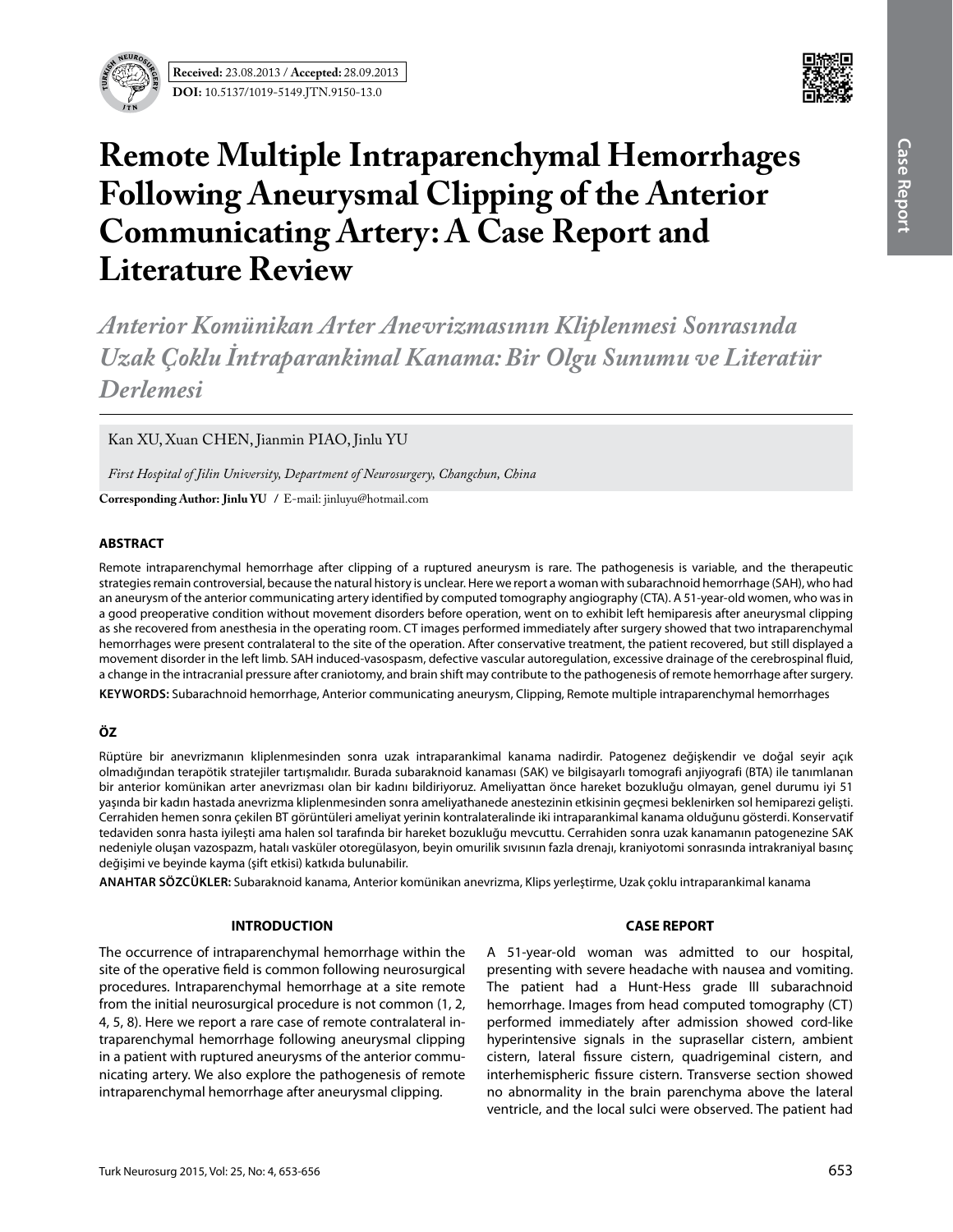Fisher Grade 3 aneurysmal subarachnoid hemorrhage (Figure 1A-D). Angiograms from head CT angiography (CTA) showed a saccular aneurysm in the anterior communicating artery. The aneurysm was irregular in shape with a size of approximately 6.4 mm  $\times$  2.7 mm. No abnormalities were observed in the arteries in the anterior and posterior circulation (Figure 1E, F). The patient was diagnosed with aneurysms in the anterior communicating artery, with subarachnoid hemorrhage.

The patient underwent aneurysmal clipping of the anterior communicating artery 2 days after admission. She exhibited no movement disorders preoperatively. The blood pressure was continuously monitored during the operation. The aneurysmal clipping was performed via left pterional approach. Severe subarachnoid hemorrhage was observed during the operation. The aneurysm was found to be located in the anterior communicating artery. The ruptured aneurysm was irregular, and was associated with many daughter aneurysms on its surface. The aneurysm was clipped with FT742 aneurysm clips (Figure 2 A,B). Blood pressure was stably

controlled without the occurrence of hypertension during the operation. No excessive liquid supplementation was given. After the operation, the patient exhibited left hemiparesis. Images from CT performed immediately after surgery showed that two intraparenchymal hemorrhages with an irregular shape were present above the lateral ventricle contralateral to the site of the operation (Figure 3A,B). The patient was discharged with left hemiparesis after conservative treatment for 10 days. At the 6-month follow-up, CT images showed that the intracranial hematomas were completely absorbed. However, the patients still had a movement disorder in the left limb, and depended on others for normal daily activities.

#### **DISCUSSION**

Many neurological diseases are commonly associated with a long-term increase in the intracranial pressure, which leads to low cerebral perfusion and impaired vascular autoregulatory function. An abrupt increase in the cerebral blood flow, in response to decreased intracranial pressure after surgery, may



**Figure 1:** CT and CT angiography (CTA) performed immediately after admission. **A,B)** CT images showing subarachnoid hemorrhage. **C,D)** Transverse sections showing no abnormality in the brain parenchyma. **E, F)** anteroposterior angiograms showing a saccular aneurysm in the anterior communicating artery (red) with normal arteries of the anterior circulation (yellow) and posterior circulation (green).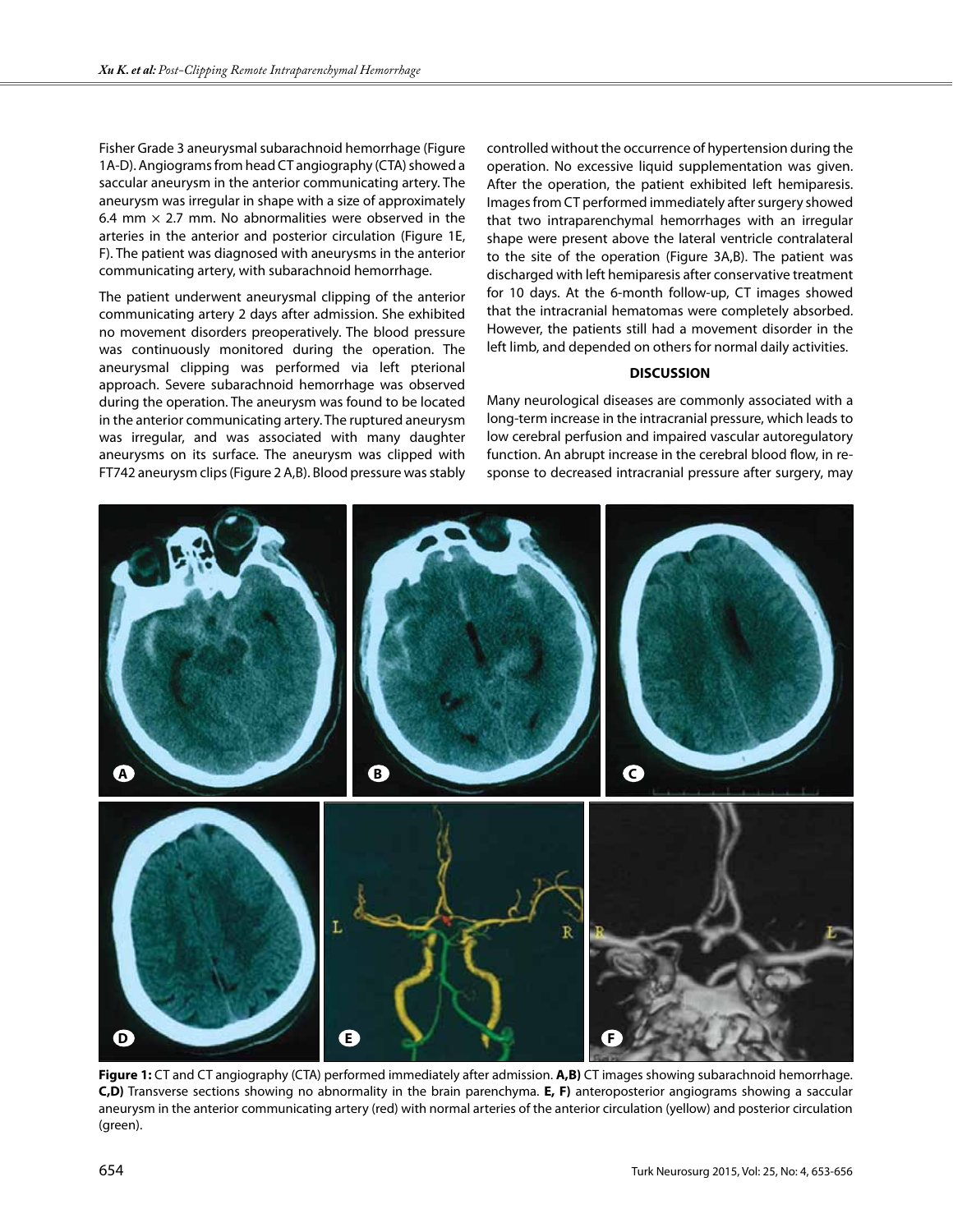result in hemorrhage of cerebral vessels with defective vascular autoregulation. Therefore, a decrease in the intracranial pressure, which is common feature after craniotomy, may be the common pathogenesis of remote intraparenchymal hemorrhage after neurosurgical procedures.

Muneza et al. reported a case of multiple intraparenchymal and intraventricular hemorrhages after removal of chronic subdural hematoma (6). Multiple postoperative hemorrhages may have been caused by a sudden increase in cerebral blood flow in the fragile cerebral vessels in response to an increase in the intracranial pressure following removal of hematomas. Impaired vascular autoregulation was also considered as a major cause in this elderly patient (6). Turkoglu et al. reported a case of intraparenchymal hemorrhage after excess drainage of the cerebrospinal fluid (9). In that case, right parietal intracerebral hemorrhage after lumboperitoneal shunt was likely due to an increase in the transmural pressure after drainage of the cerebrospinal fluid, resulting in ruptured blood vessels (9).

Remote hemorrhage may also result from brain shift after removal of the occupied lesions. In which case, the site of remote hemorrhage would be close to the shifted brain regions (5). Rapana et al. reviewed the literature of remote intraparenchymal hemorrhage after surgery in 44 cases, and proposed that vascular and mechanical factors directly associated with the surgical procedure contribute to remote intraparenchymal hemorrhage. Transient hypertension during the perioperative period may also play a role in the pathogenesis of remote intraparenchymal hemorrhage (7). Similar to our case, 2 of 44 cases with remote intraparenchymal hemorrhage following aneurysmal clipping of the anterior communicating artery were reported (7). Therefore, in our case, it is possible



**Figure 2:** Intraoperative images of the aneurysm. **A)** The ruptured aneurysm (arrow) was irregular, and was associated with many daughter aneurysms on its surface. **B)** The aneurysm was clipped with FT742 aneurysm clips.



**Figure 3:** Postoperative computed tomography. CT images showing two intraparenchymal hemorrhages with an irregular shape above the lateral ventricle contralateral to the site of the operation. Edema was observed in the periphery of the hematomas.